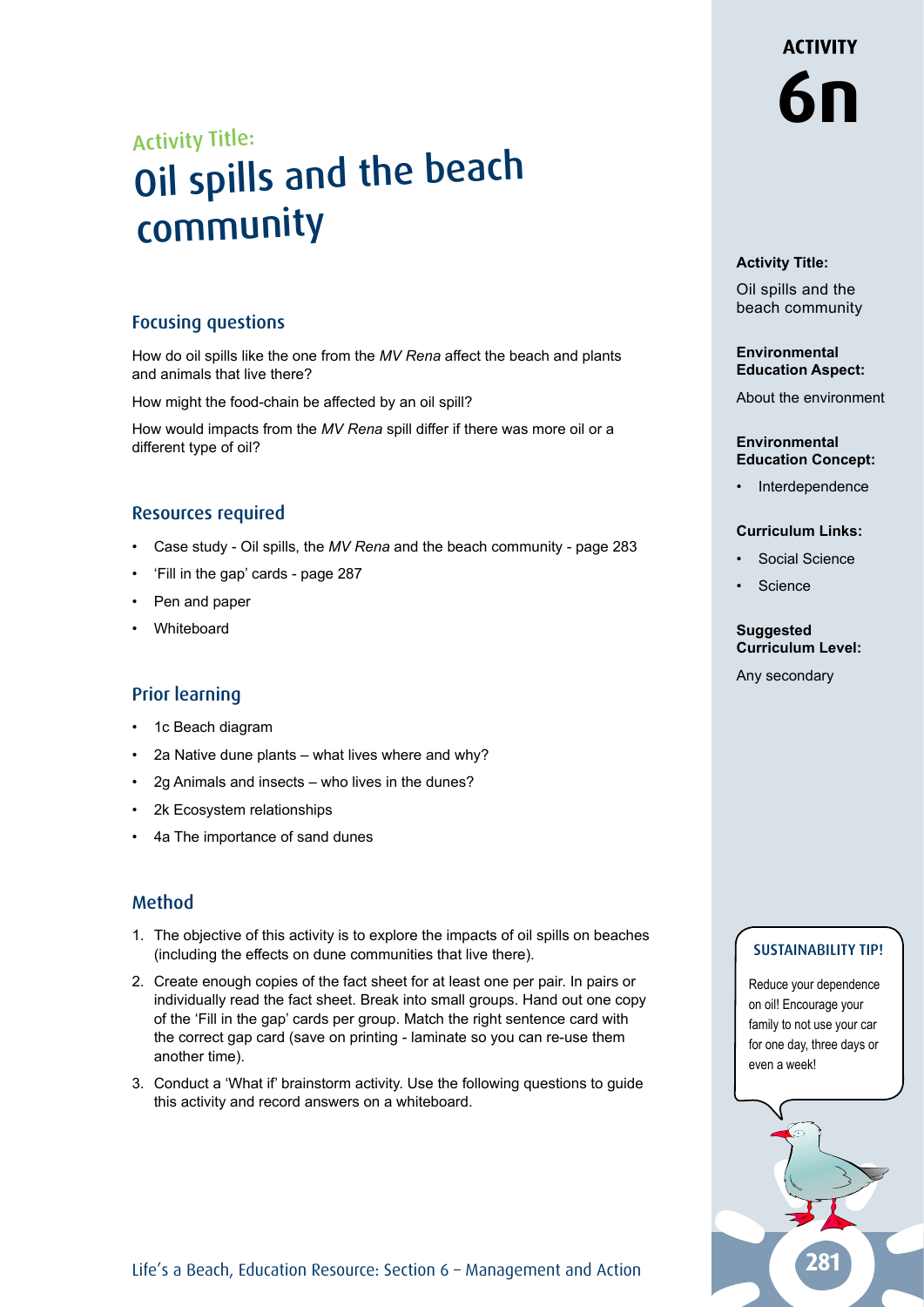'What if' questions:

- What if the *MV Rena* was an oil tanker?
- What if there was fifty times more oil spilled?
- What if the oil spilled was a light grade oil? How would the impact have differed?
- What if the *MV Rena* spilled its oil in Tauranga Harbour? How would the impact of the spill differ from what actually happened?
- What if we didn't clean it up? How would the oil continue to impact on the environment and our beach use?
- 4. Hold a discussion about the impacts of an event like the grounding of the *MV Rena* on people.
	- How did you feel about the grounding of the *MV Rena*?
	- How did you feel about all the oil and rubbish on the beach?
	- How else did the event affect you? Could you still go to the beach? Did you stop swimming at the beach for a while?
	- How did the *MV Rena* grounding affect your parent's work or someone else you know?
	- (If you are not from the region then conduct an imaginary exercise of what impacts you might experience.)
- 5. Complete the following: Imagine you are a pīngao plant, a dotterel or a sand dune from an oil spill affected beach. Write a story, poem or song that tells the story of how the *MV Rena* oil spill affected you, your home and community.

#### Possible next steps

• 6m Developing a plan of action to protect the local beach – an activity that encourages action to take care of local beaches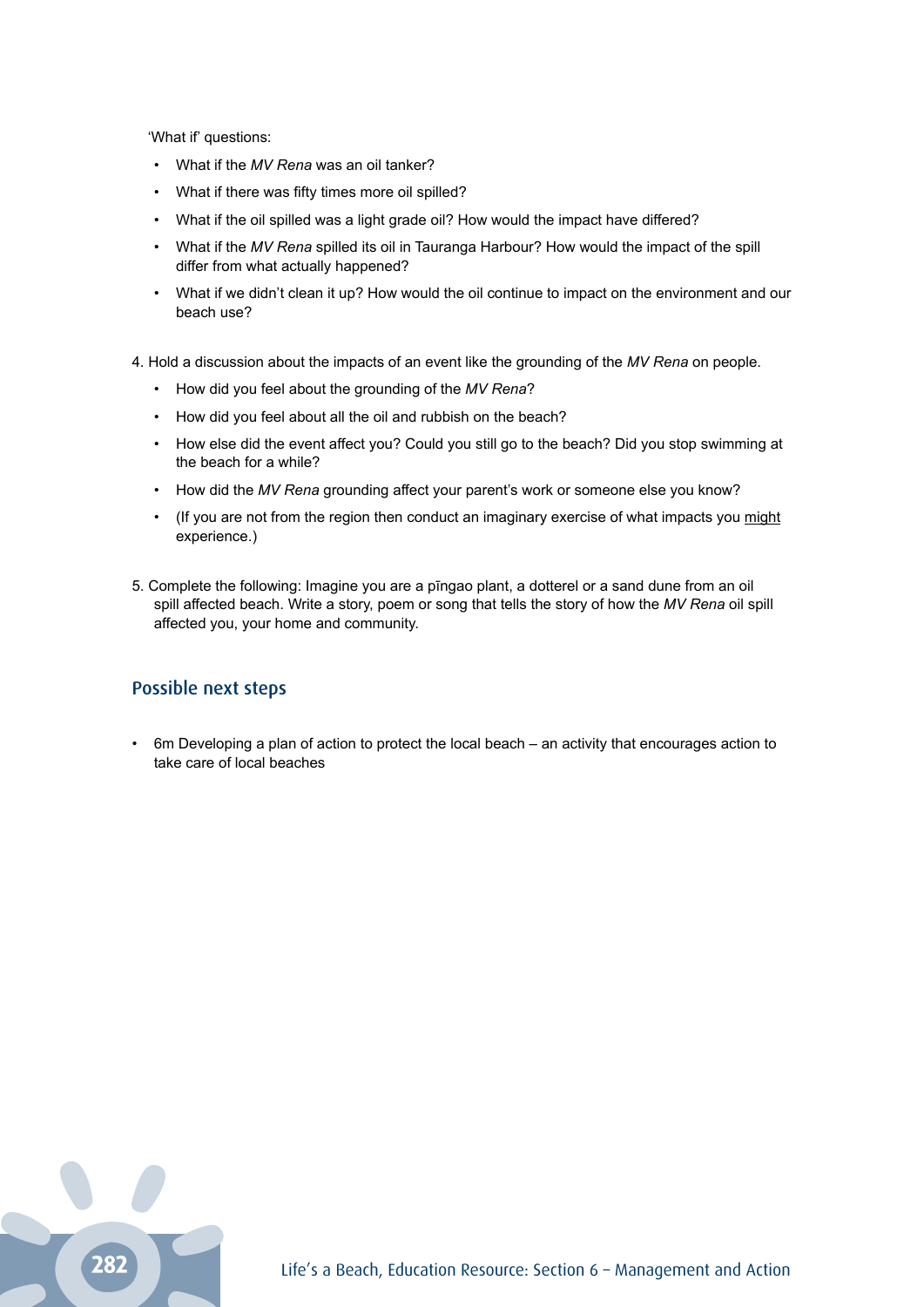

#### *Case study: Oil spills, the MV Rena and the beach community*

#### *What is an oil spill?*

An oil spill is an accidental release of petroleum oil into the environment.

Petroleum oil is formed over millions of years deep under the ground. While it is a naturally occurring substance it can be highly toxic. Oil is petroleum in any form including crude oil, fuel oil or refined products such as diesel.

We normally think of oil spilling into water but oil spills can happen on land as well. When we think of marine oil spills we often think of spills from large oil tankers (large ships that carry oil across the sea). New Zealand is not a big producer of oil and the country's only oil refinery is in Northland. Ships carry oil to and from the refinery. Oil is taken to the refinery in crude form from overseas and around New Zealand. This oil is refined at the refinery and then transported again by ship to other ports around New Zealand. There has been a lot of attention on preventing oil spills from shipping going to and from the Marsden refinery. But…all ships carry oil. The MV Rena oil spill taught us that oil spills from other (non oil tanker) shipping also can have a devastating effect on our environment.



*Image credit: Maritime New Zealand*

#### *What happened when the MV Rena ran aground?*

The cargo ship *MV Rena* ran aground on Astrolabe Reef (Ōtāiti), near Tauranga, on 5 October 2011. An oil leak was detected that night. In the two weeks that followed, 88 containers and approximately 350 tonnes of oil escaped from *MV Rena*, some of it washed up at various points along the Bay of Plenty coastline<sup>1</sup>.

It was not only *MV Rena*'s oil; but also wreckage from containers that affected the Bay of Plenty marine environment. Damaged containers spilled their contents (including timber, milk powder, meat and plastics) into the sea and onto beaches.

In the weeks and months that followed, more oil and containers were lost overboard as salvors worked to remove oil and containers from the wreck. Many containers and more than 1,300 tonnes of heavy fuel oil were recovered from the *MV Rena*. More than six months after the *MV Rena* ran aground, small amounts of oil, containers and other debris continued to spill into the sea.

1 Maritime New Zealand. (2012). Retrieved 13 April 2012 from http://www. maritimenz.govt.nz/Rena/QandA.asp#summary

#### *Is all oil the same?*

There are many different types of oil. Oils can be light and fluid, heavy sticky and even solid. Heavy sticky oils do not spread as quickly or penetrate sand as easily as lighter oils. Heavy oils are especially bad for wildlife as they do not disperse or dilute as easily. Lighter oils have vapours that are toxic and can be flammable.

The oil on board *MV Rena* was HFO (heavy fuel oil) 380. It's not like car oil, or diesel but has a consistency more like Marmite. It is a very heavy, sticky oil.

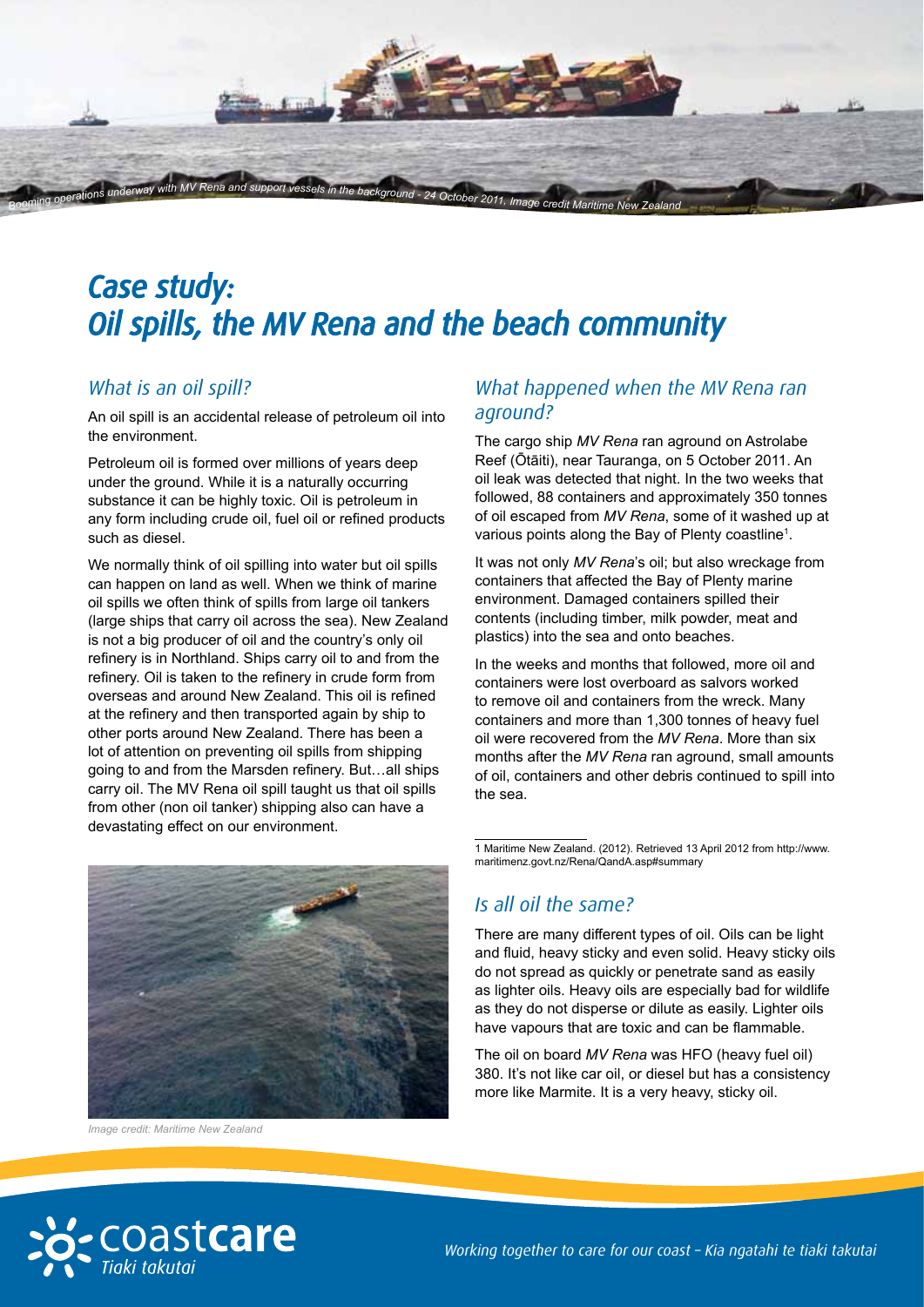

Images of Pāpāmoa Beach during the MV Rena oil spill *Photos* © Indigo Pacific Ltd

#### *What impacts do marine oil spills have on animals that live in the beach environment?*

Oil spills affect all marine species including fish, shellfish, birds, marine mammals. Coastal birds that live and feed in the dune and beach environment are affected by marine oil spills.

Oil can damage a bird's feathers. When a bird's feathers are oiled they lose their insulation and are exposed to temperatures that they normally wouldn't experience. Birds with oiled feathers also find it hard to float, swim and fly. Birds will naturally try and clean the oil from their feathers. When they do this they are likely to swallow oil and damage their internal organs.

#### *How did the MV Rena wreckage impact on the animals that inhabit the beach?*

More than 1,000 dead birds were recovered in the first two weeks after the Rena grounding<sup>2</sup>. Little blue penguins were the most common bird to be found oiled and alive. Nationally rare species that live on the beach environment such as New Zealand dotterel were also at risk.

There were also concerns about the impact of debris on wildlife, particularly the translucent plastic beads that spilled from the *MV Rena*'s cargo.

Shorebirds such as the threatened New Zealand dotterels feed on sand hoppers and fish eggs, which are also translucent and a similar size to the beads $3$ .

#### *What about the plants? – How do oil spills affect dune and beach vegetation?*

Coastal plants are vulnerable to buried and surface oil as well as oil residue. Oil in the soil can be directly toxic to plants. Oil can affect plants by blocking air exchange through the surface of a plant. Long term effects of oil on plants can include the production of less viable seeds and reduced germination<sup>4</sup>.

Another impact of oil spills on dune plants is damage from machinery and clean up crews walking on dunes. Rather than removing plants for cleaning, plants are often left to recover naturally.

<sup>2</sup> Te Papa. (2012). Retrieved 13 April 2012 from http://blog.tepapa.govt. nz/2011/10/28/rena-oil-spill-update-on-bird-mortality/

<sup>3</sup> Forest and Bird. (2012). Retrieved 13 April from http://www.forestandbird.org.nz/what-we-do/publications/media-release/rena-clean-focus-onwildlife-needed

<sup>4</sup> Operational Science Advisory Team ASAT-2. (2011). Retrieved 13 April 2012 from http://www.restorethegulf.gov/sites/default/files/documents/pdf/ Annex%20L%20Misc%20Receptors%20(3).pdf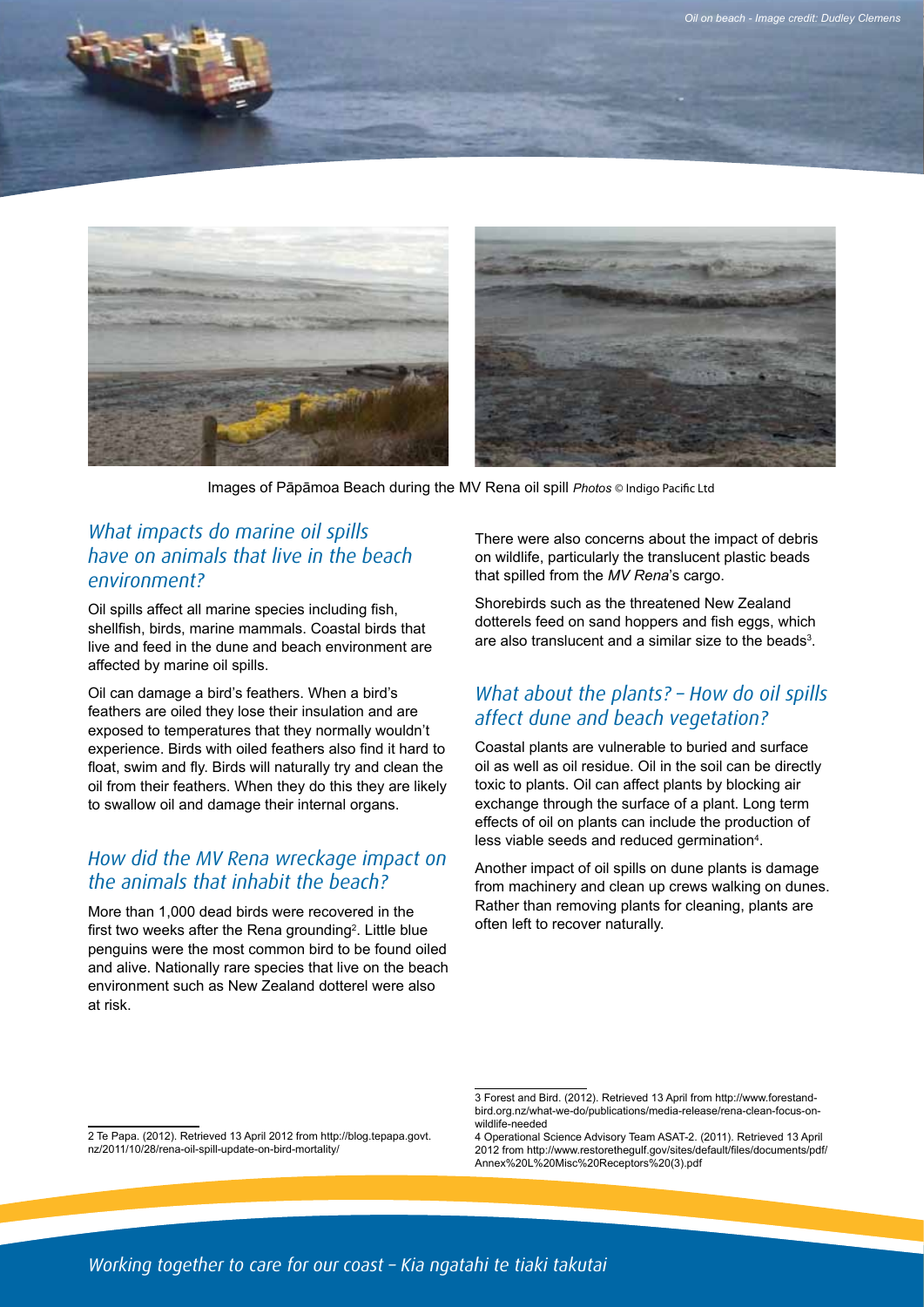

#### THE PHYSICAL TOLL

WEIGHT LOSS Law body temperatures after the metabolic sate resulting in excipti loss.

STARYATION Of coveragithe water serves shorehoo will infibit scaback and shorebirds from triding adequate food. They may set food contaminated by the of-

> POISONING Partially pli-counsel birds will inquiritoxins as they mean that fasture. Saulowing over a small amount can be fatal or cause serious damage to the digestive system, admost times, alta organized distust netabelic processes.

**BROWNING Of slops feathers, which askle** edra weight and couses seaties to has their **Europeace Manywell and and drown** 

**HYPOTHERMIA C# matche cost and** ces the hosting 'tiny barbs, which isep the back waterproof and were Without this artight insulation they're expressed to cold temperatures and ma**hypothermia** 

CANNA SECONDATIONAL Thus, Insulate Institute of Canal initiation of ulcomplain of the size, many mounts or resulpassages. Fungal and bacterial infactions can scour in rehabilitated birds

**PREDUCION Feature** restted with all may harrow the bests ability to by

LOWER IMMUNE SYSTEM in postal of car. destroy the red bload culs that ardiermana system frouth. Affected touch are at risk of developing presentate.

> **SECONDARY MORTALITY The year's** breaking productory off for severely decreased as aggs and chicks on shore will not survey without their parents, Chross may tic potoned if helding an affected percet.

DECHEASED REPRODUCTIVITY Traje affects photican reduce the number and fertility of aggs and decrease wall thickness

> **BEHAVIOURAL CHANGES ASsetsed** birds may have difficultes tongless with mates and choose threatening future bisethy societa.

LONG-TERM POPULATION DECLINE Instructions mortality of activity, children and eggs will lower total populations and affect survivory, reproductive success. Even rehabilitated pinds have a higher monality rates than normal

*Source: Forest and Bird. (2012). Retrieved 15 April 2012 from http://www.forestandbird.org.nz/node/13019*

#### *What impact do oil spills have on the shore and beach?*

The impact of oil on a shoreline generally depends on three things:

- The type of oil spilled and the amount that is spilled on shore or that washes up on the shore
- The sensitivity of the shoreline environment where the spill occurs
- The length of time the oil remains

When oil washes onto a beach it needs to be removed. Open coastal beaches are considered easier to clean than some exposed rocky shorelines. Part of the reason for this is that oil spills in some rocky environments are almost impossible to clean up. Imagine for example a heavy oil such as that from the *MV Rena* spilled along cliffs and rocky shores that are difficult or even inaccessible such as the cliff edges on Mōtītī Island. In comparison, sandy beaches can be cleaned manually and mechanically.

In the case of the *MV Rena*, many volunteers helped clean the beaches manually (by hand).

A range of techniques were used to clean the rocky shore including hot and cold flushing, scrubbing, absorbent materials and natural weathering.

There is ongoing environmental monitoring following the *MV Rena* grounding, to assess these techniques and monitor a range of species, especially shellfish. They are good indicators of toxins in the environment as they feed by filtering seawater.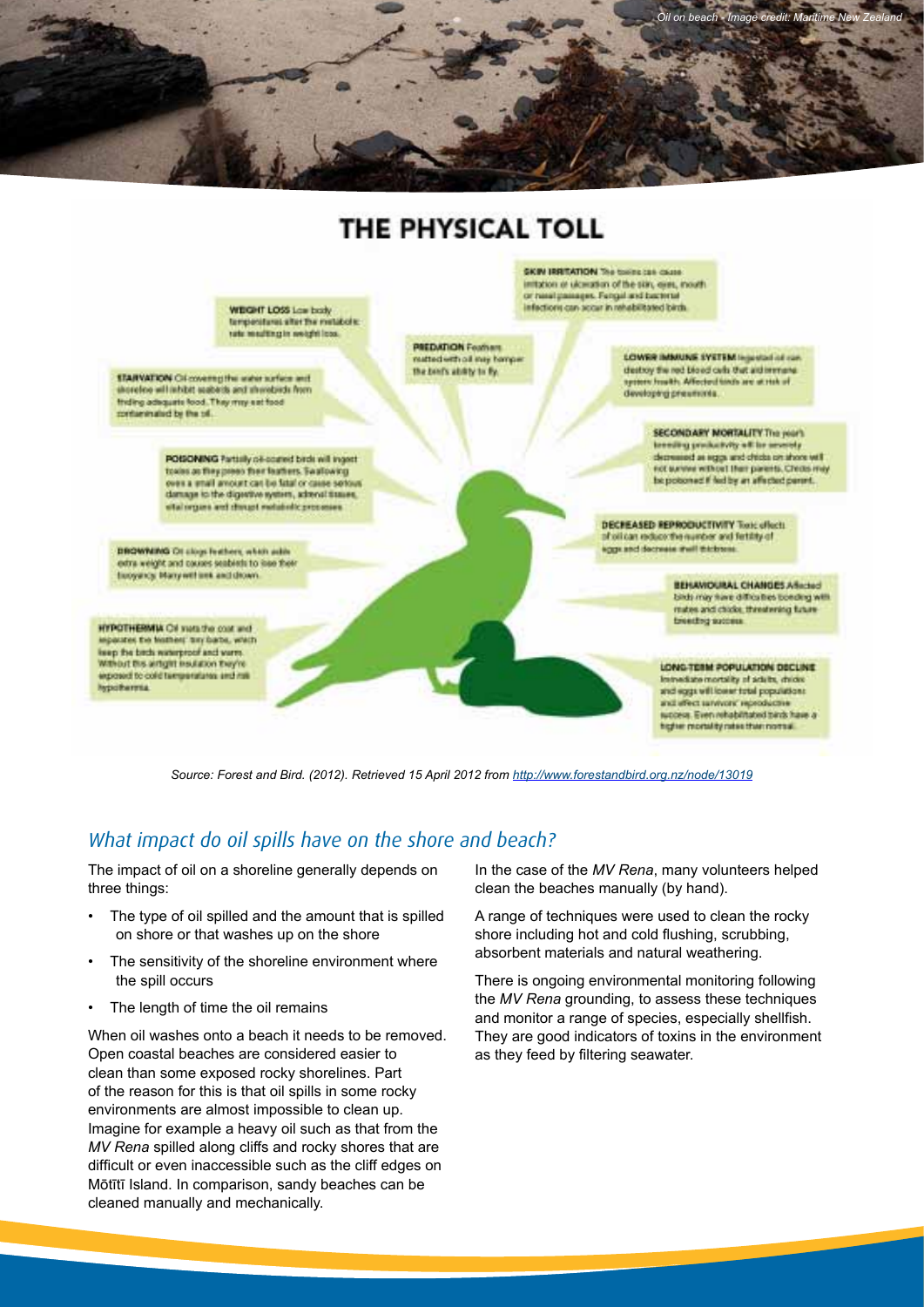







*Oiled shag being cleaned at the wildlife rehabilitation facility set up at Tauranga.*











*Top:* MV Rena losing containers as heavy swells wash her deck, debris from containers that have toppled off the stricken Rena.

*Middle:* Oil on beach - NZ Defence Force personnel continuing with cleanup operations on the northern side of Mount Maunganui.

**Bottom:** Booms at Maketū, a container from the Rena with its contents spilled across the beach.

*Image credits: Maritime New Zealand* 

#### *Find out more*

*If you want more information on Coast Care groups and programmes contact:*

**Coast Care Coordinator, Bay of Plenty Regional Council**

Telephone: 0800 884 880 Facsimile: 0800 884 882<br>Email: coastcare@bo Email: coastcare@boprc.govt.nz<br>Website: www.boprc.govt.nz Website: www.boprc.govt.nz<br>Address: 5 Quay Street, PO Bo 5 Quay Street, PO Box 364, Whakatāne 3158

### **Schare**

Bay of Plenty Regional Council in partnership with Tauranga City Council; Whakatāne, Western Bay of Plenty, and Ōpōtiki District Councils; and the Department of Conservation.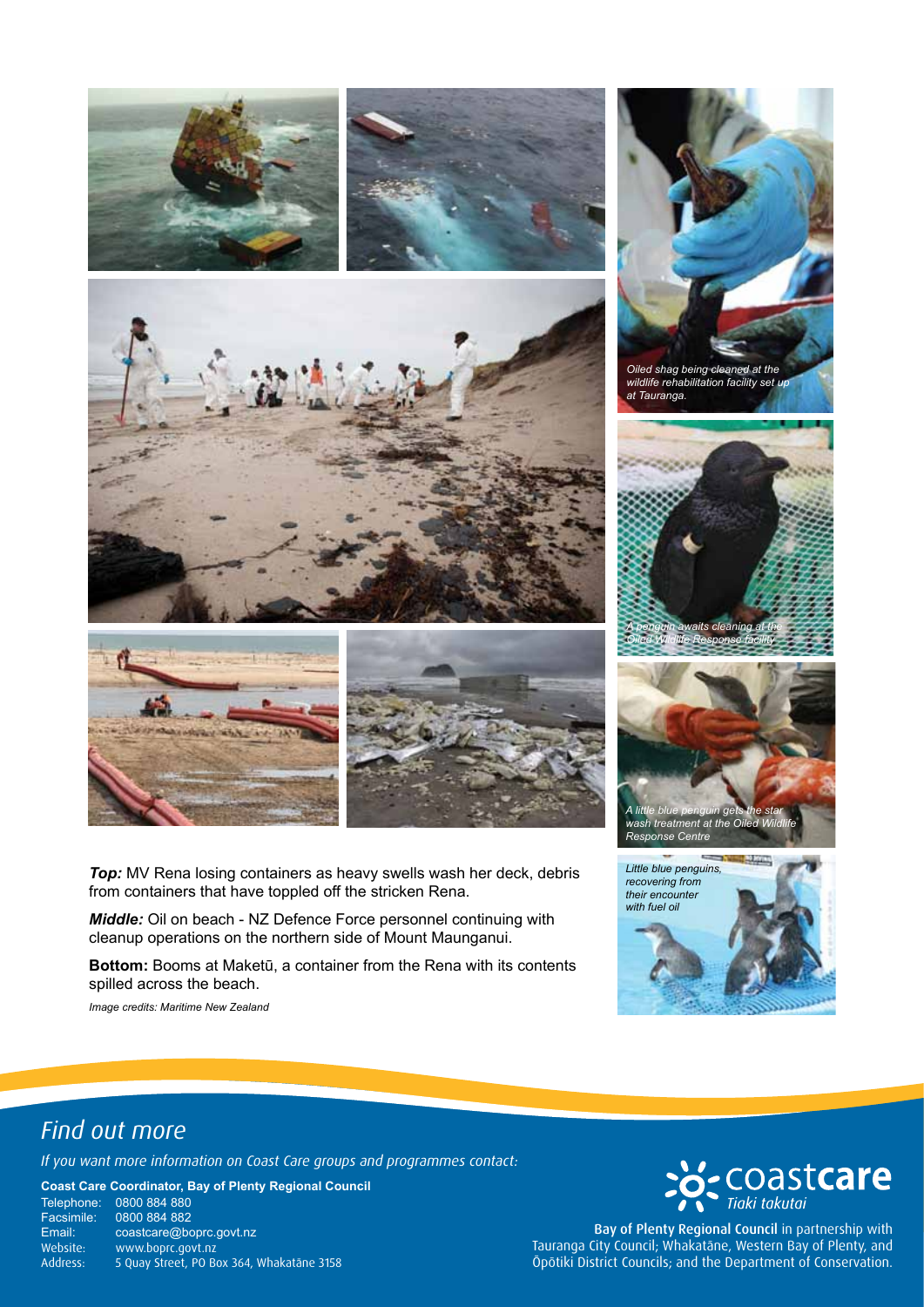## Activity:<br>Fill in the gap cards (student version)

| <b>Sentence cards</b>                                                                                                                                                                          | Gap cards                             |
|------------------------------------------------------------------------------------------------------------------------------------------------------------------------------------------------|---------------------------------------|
| oil is formed over millions of years deep<br>under the ground.                                                                                                                                 | <b>PETROLEUM</b>                      |
| trolabe Reef near Tauranga, on 5 October 2011.                                                                                                                                                 | <b>CONTAINER</b>                      |
| Heavy sticky oils do not spread as quickly or penetrate<br>sand as easily as lighter oils but they are especially bad for<br>wildlife as they do not _______________________ or dilute easily. | <b>DISPERSE</b>                       |
| oils have vapours that are toxic and can<br>be flammable.                                                                                                                                      | <b>LIGHTER</b>                        |
| The oil on board MV Rena was HFO (heavy fuel oil) 380. It's<br>not like car oil, or diesel but has a consistency more like Mar-                                                                | <b>HEAVIER</b>                        |
| Coastal ________________________that live and feed in the dune<br>and beach environment are affected by marine oil spills.                                                                     | <b>BIRDS</b>                          |
| More than one thousand dead birds were recovered in the first<br>two weeks after the MV Rena grounding.<br>were the most common bird to be found oiled and alive.                              | <b>LITTLE BLUE</b><br><b>PENGUINS</b> |
| Species that live on the beach but are not common<br>to the beach environment such as<br>were<br>put at risk by the MV Rena oil spill.                                                         | <b>NEW ZEALAND</b><br><b>DOTTEREL</b> |
| are vulnerable to being buried and to<br>surface oil and oil residue.                                                                                                                          | <b>COASTAL</b><br><b>PLANTS</b>       |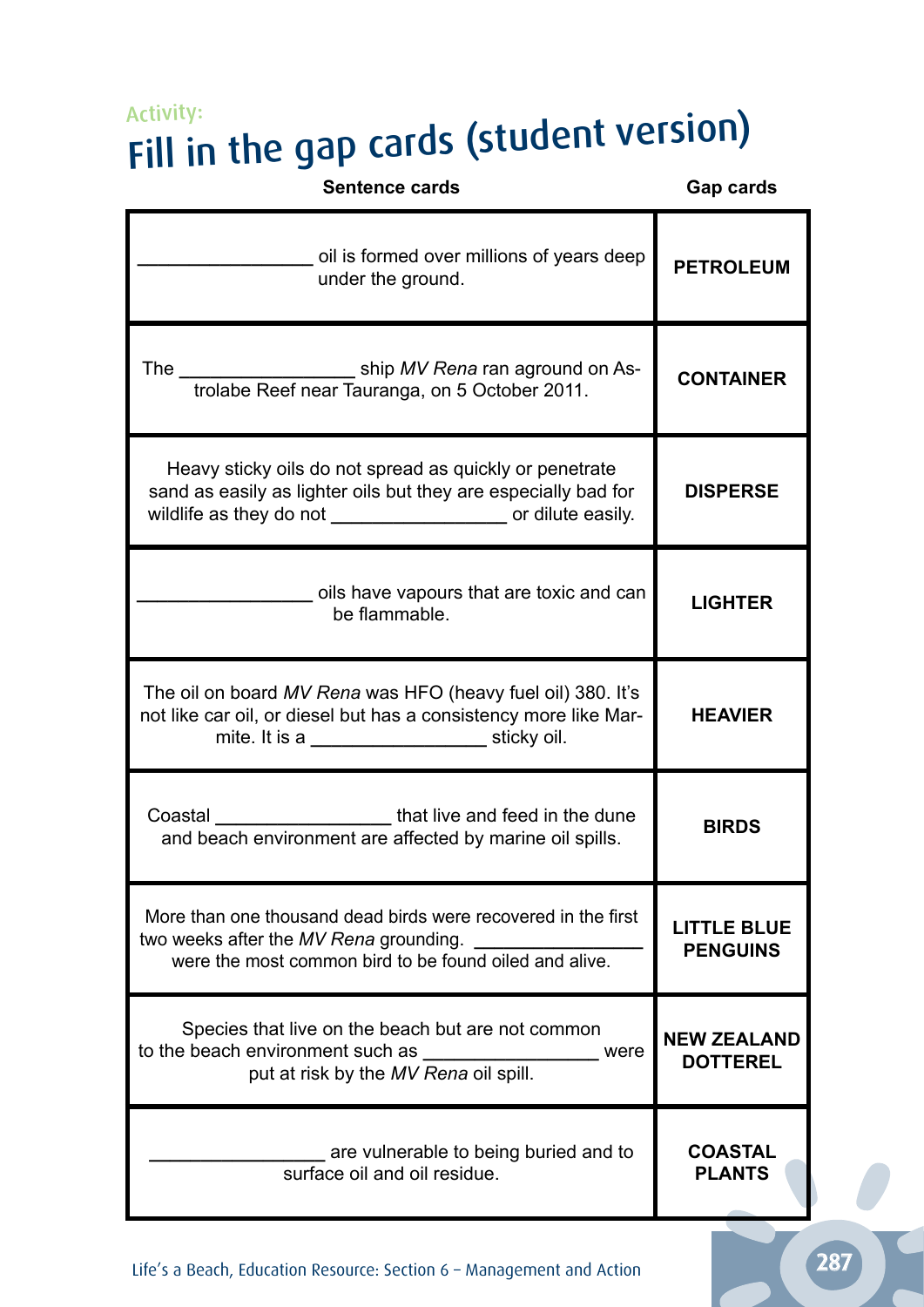| The impact of oil on a shoreline generally depends on<br>three things. One of these is the type of oil spilled and the<br>spilled on shore. | <b>AMOUNT</b>      |
|---------------------------------------------------------------------------------------------------------------------------------------------|--------------------|
| The impact of oil on a shoreline generally depends on three                                                                                 | <b>SENSITIVITY</b> |
| The impact of oil on a shoreline generally depends<br>on three things. One of these is the length of time the<br>remains.                   | OIL                |
| When oil washes onto a beach it needs to be                                                                                                 | <b>REMOVED</b>     |
| Open coastal _________________________ are considered easier to<br>clean than some exposed rocky shorelines.                                | <b>BEACHES</b>     |
| ally and mechanically.                                                                                                                      | <b>CLEANED</b>     |
| A range of techniques was used to clean the<br>shore following the MV Rena spill.                                                           | <b>ROCKY</b>       |
| Flushing rocks with hot and ____________________ water was<br>one of the techniques trialled.                                               | <b>COLD</b>        |
| Shellfish are a good indicator of water quality because                                                                                     | <b>FILTER</b>      |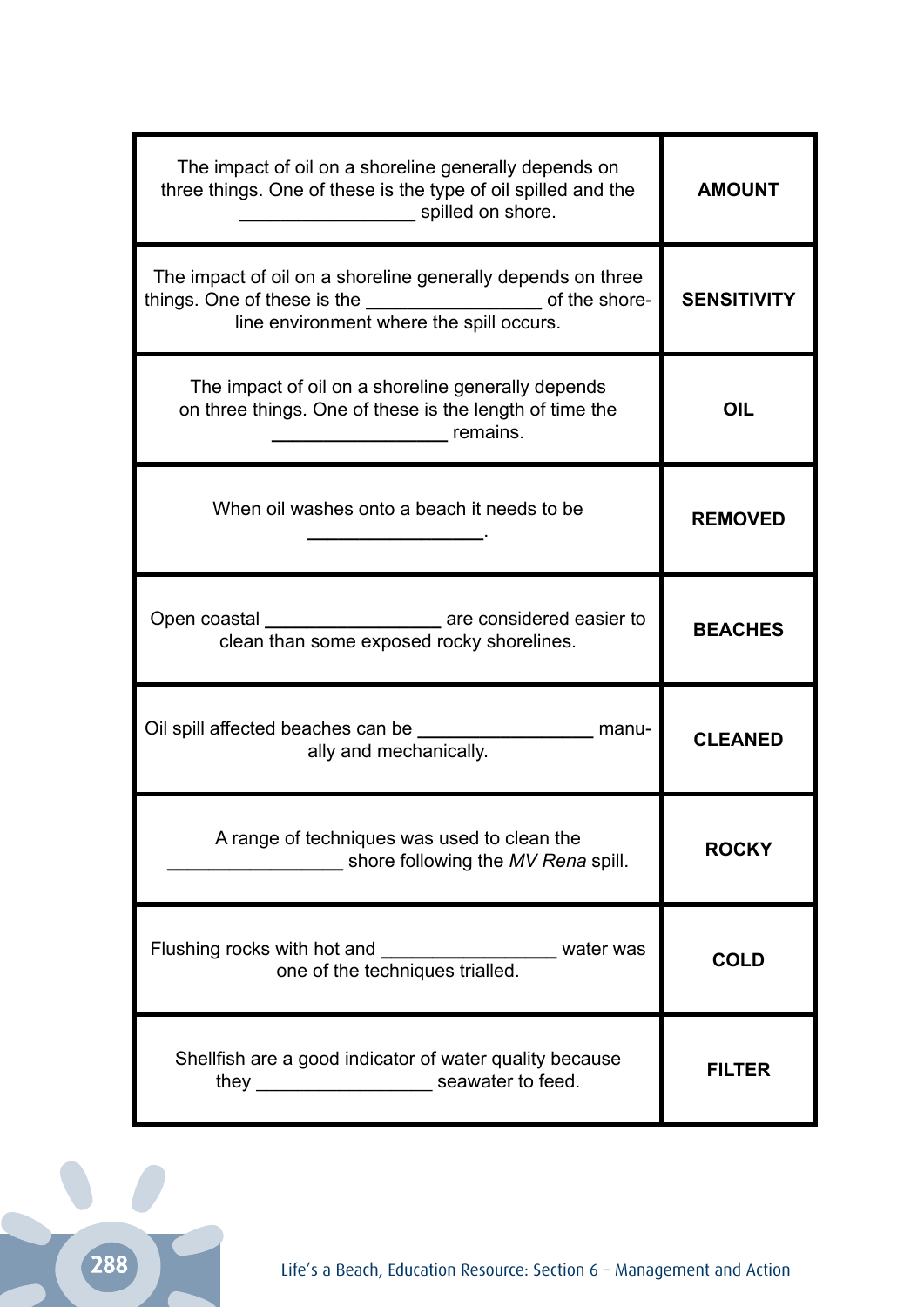### Activity:<br>Fill in the gap cards (teacher answers)

| <b>Sentence cards</b>                                                                                                                                                               |  |
|-------------------------------------------------------------------------------------------------------------------------------------------------------------------------------------|--|
| <b>PETROLEUM</b> oil is formed over millions of years deep under the ground.                                                                                                        |  |
| The <b>CONTAINER</b> ship MV Rena ran aground on Astrolabe Reef near Tau-<br>ranga on 5 October 2011.                                                                               |  |
| Heavy sticky oils do not spread as quickly or penetrate sand as easily as<br>lighter oils but they are especially bad for wildlife as they do not DISPERSE<br>or dilute easily.     |  |
| <b>LIGHTER</b> oils have vapours that are toxic and can be flammable.                                                                                                               |  |
| The oil on board MV Rena was HFO (heavy fuel oil) 380. It's not like car oil,<br>or diesel but has a consistency more like Marmite. It is a <b>HEAVIER</b> sticky<br>oil.           |  |
| Coastal BIRDS that live and feed in the dune and beach environment are<br>affected by marine oil spills.                                                                            |  |
| More than one thousand dead birds were recovered in the first two weeks<br>after the Rena grounding. LITTLE BLUE PENGUINS were the most<br>common bird to be found oiled and alive. |  |
| Species that live on the beach but are not common<br>to the beach environment such as<br>NEW ZEALAND DOTTEREL were also casualties of the MV Rena oil spill.                        |  |
|                                                                                                                                                                                     |  |

**Coastal plants** are vulnerable to being buried and to surface oil and oil residue.